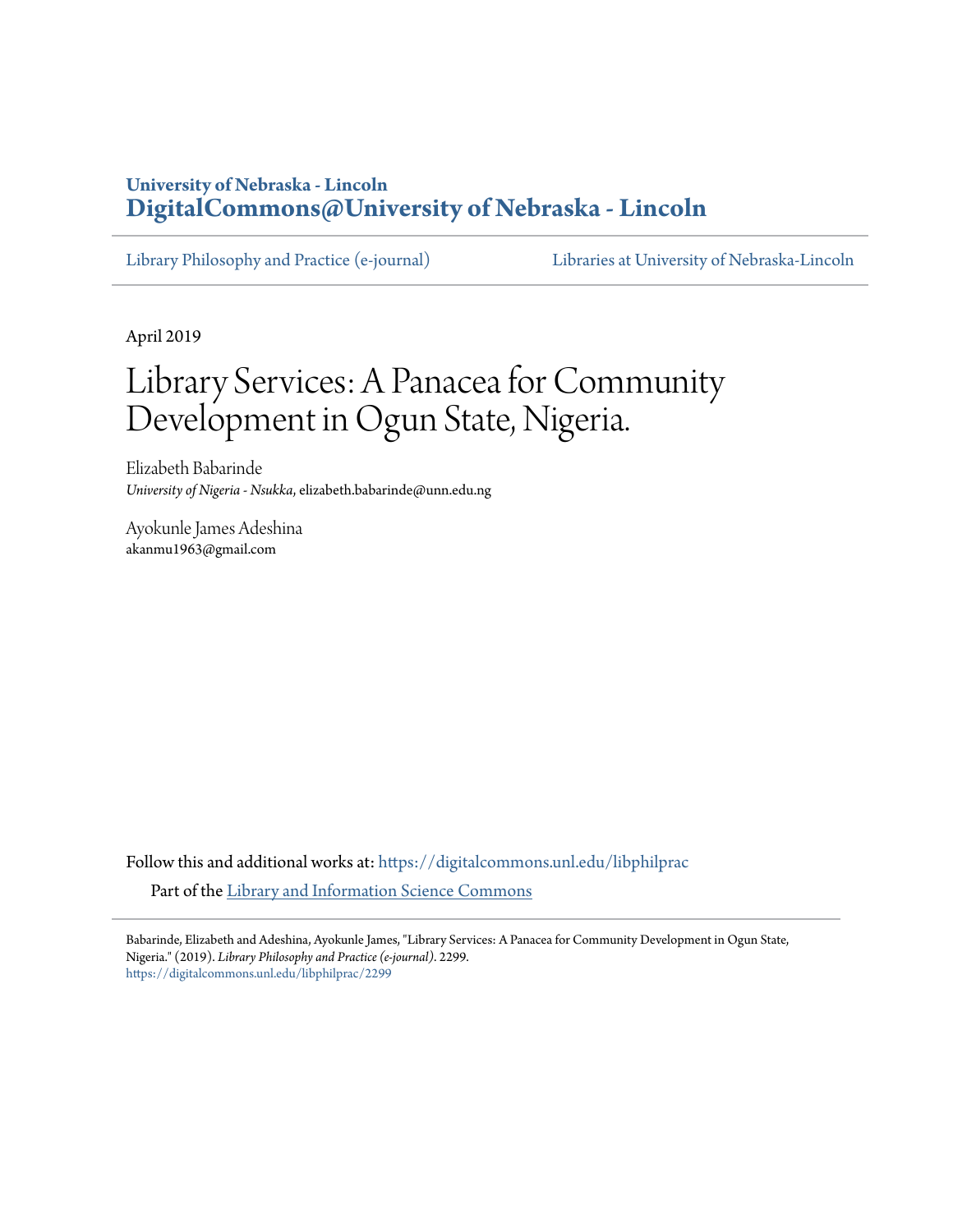#### **INTRODUCTION**

Information and library services form an essential requirement for the development of all communities, this in essence means that the use of human efforts towards attaining goals depend highly on efficient communication of information, and the most important factor that makes communication possible is information. Library services entail the dissemination of the needed information to the users for individual growth and survival. In line with this, Ukachi (2010) pointed out that the progress of modern societies as well as individuals depends a great deal upon the provision of the right kind of information, in the right form and at the right time. Information is required so as to be able to take a right decision and also reduce uncertainty. The author concurred that if information is this valuable, it must be put to proper use, that is, made available to people or group of people who need it, after ascertaining the groups' information needs and information seeking behavior. Information and library services are vital needs to all and in essence to people in rural communities.

A rural community goes by different names by different people, it can be referred to as a community outside the cities and towns; as regard to this, some refer to rural area as back country, country-side, back wood, rough country, hinterland, remote or underdeveloped area. Aguilar (2005) defined rural community as a society in which there is a low ratio of inhabitants of open land and the most important economic activity is the production of food stuff, fibres and raw materials. Life style in rural community is quite different from those in the urban communities because of limited public services. According to Aderounmu (2007) a visit to any rural settlement in Nigeria will reveal dirt and unmotorable roads, women and children walking bare-,footed and trekking long distance to get water and firewood, pupil studying under the trees, a dilapidated and ill equipped health centres and scores of poverty driven problems. The characteristics of the rural community population in Nigeria vary according to different geographical location; the most common among them is the high degree of illiteracy, this is why the author further said that the rural dwellers suffer on many fronts and are powerless to improve their situation because of ill-health, poor education and lack of access to many opportunities available to them. Another common characteristic according to Momodu (2012) is the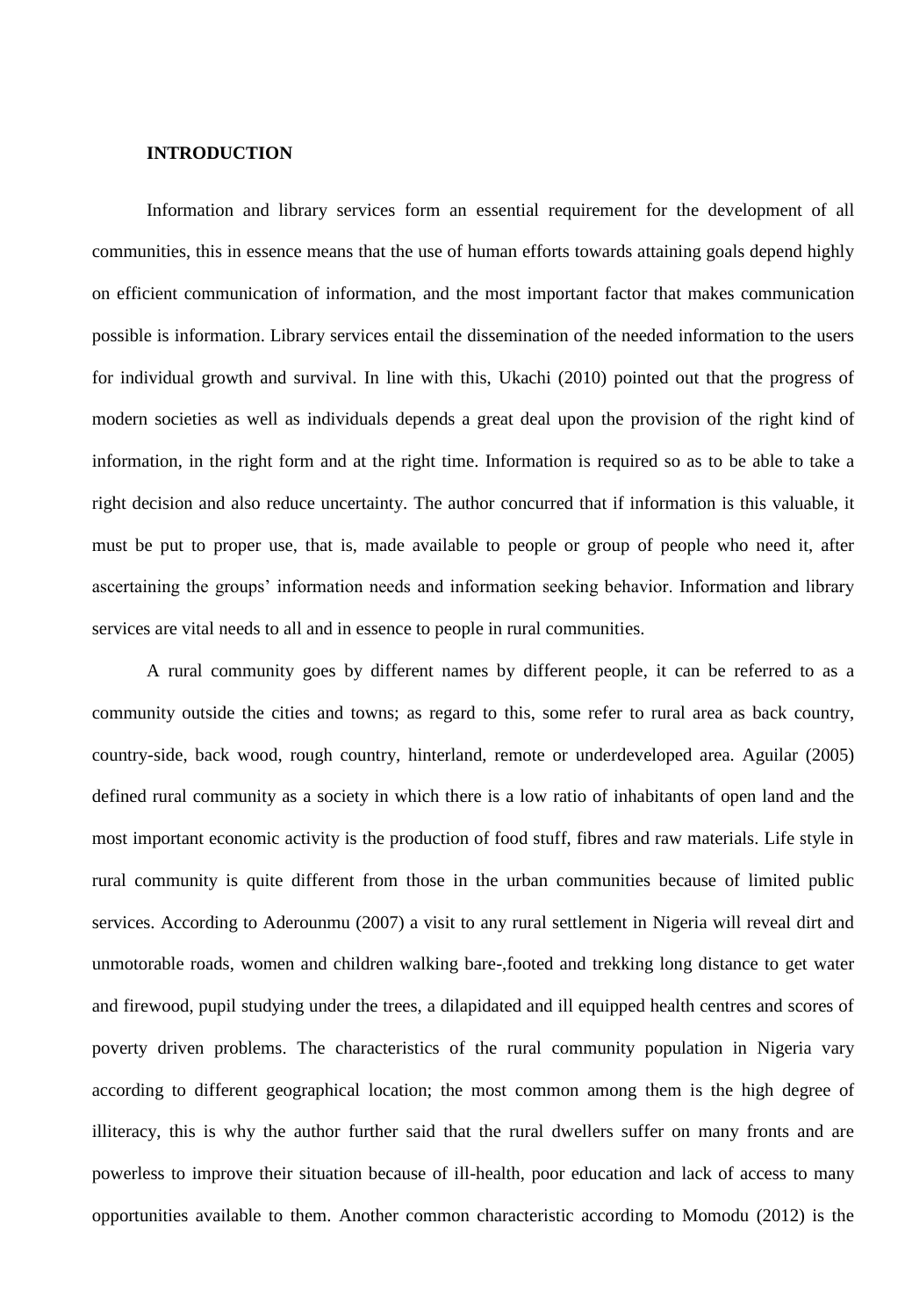poor road network system, because these communities are inaccessible, and therefore, makes information dissemination on the state of the nation's economy, health – especially modern family planning difficult. The obvious consequences of this, is population explosion in the rural areas. Also, the absence of amenities in the rural community does not encourage or attract suitable personnel to the areas and in all there is high rate of unemployment as virtually everyone is self-employed in agriculture, fishing, and trading, black-smiting, mining or small scale industries. Obviously, the rural dwellers are very resourceful and contribute to the sustainable of the society. In addition to farming, the rural dwellers also engage in fishing black smiting, lumbering, small scale business, mining and trading, but they lack basic amenities.

According to Ifko (2003), the rural dwellers are the producers of agricultural resources of the nation. Specifically, the rural dwellers engage in agricultural production which if properly harnessed, can provide the impetus needed for achieving national development. In line with this, Momoh (2002) observed that the rural dwellers in Nigeria are not inherently poor nor are they doomed to ignorance and disease, and rather they are blessed with massive fertile land and mineral resources and also huge virile labour force which can be transformed into goods and services. She further lamented that missing link has been the absence of an effective mechanism for mobilization and stimulating them into action with a view to addressing their problems. That missing link is the lack of information in the right quantity and format which has hindered their production to be on large scale that would have been beneficiary to the nation.

# **Statement of the Problem**

Library services predominantly services provided by public libraries are fundamental to the improvement of the general quality of life and national development. The public libraries are established to provide access to information in order to make positive transformation in the lives of people. Having access to and use of relevant information is necessary for improved condition of lives and general development of the rural communities and the dwellers.

 Nevertheless, the urban areas has been the beneficiary of the establishment of public libraries in Nigeria while the very few in rural areas are being use for dumping ground and store houses.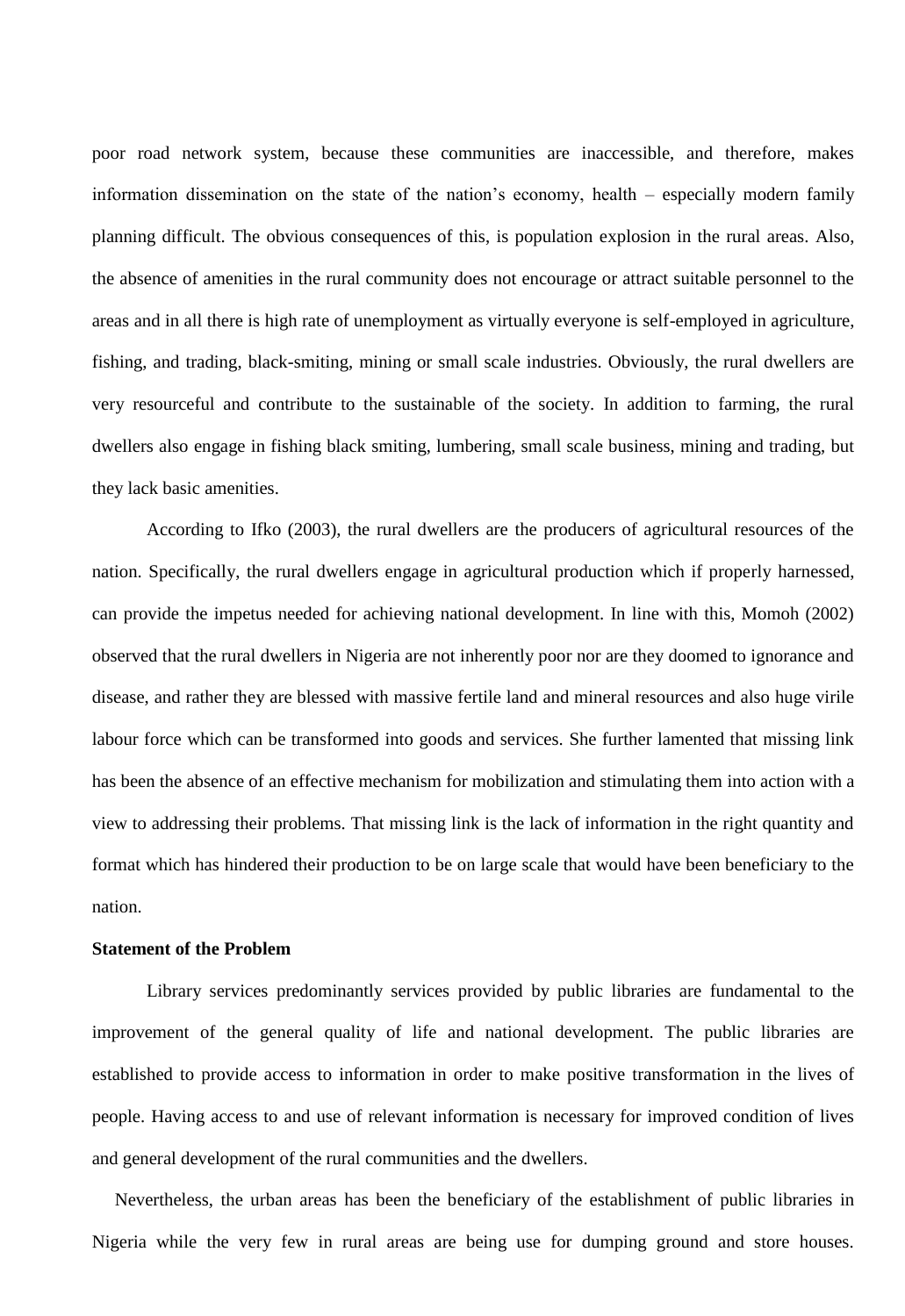Consequently, this has given rise to illiteracy and lack of the ability to think critically. Albeit, Nigeria has policies and plans which include the provision of information to rural dwellers, unfortunately, the condition of rural communities is deteriorating instead of improving. Majority of the Nigerian population live in these rural areas which are not easily accessible unless by boat, bicycle and donkeys, further people dwelling in these areas find it difficult to operate fully in the society. This is why this study is set to find out what information are needed by the community and library service provided for the development of Odeda Local Government communities.

#### **The Purpose of the Study**

The general purpose of the study is to investigate the information needs and provision of library services for rural community development in Odeda Local Government area of Ogun State. Specifically the study will:

- 1. Examine the area that the dwellers in Odeda Local Government need information for rural or community development.
- 2. Find out library services provided for rural dwellers.
- 3. Identify the resources through which rural dwellers access information in the library for community development
- 4. Find out how to increase access to, use of information, and enhance the provision of library service for rural community in Odeda Local Government Area.

### **LITERATURE REVIEW**

 Information according to Afolabi (2009) is a conveyor, a change agent, a reinforcement of ideas and opinions. Information in broad context refers to organized data recorded in various forms. It is a raw resource for knowledge. Information could also be messages that have perceivable and recognizable value to the receiver. Information is therefore, a vital tool for the empowerments of individual to enable them take an informed decision or action for self or community development (Ochieng, 2012). Similarly, Moore (2007) mentioned that Information is a key contributor to the development of individuals and communities. Here, information is a critical resource that can productively enhance individual knowledge and development for different useful purposes. More so, information is seen as a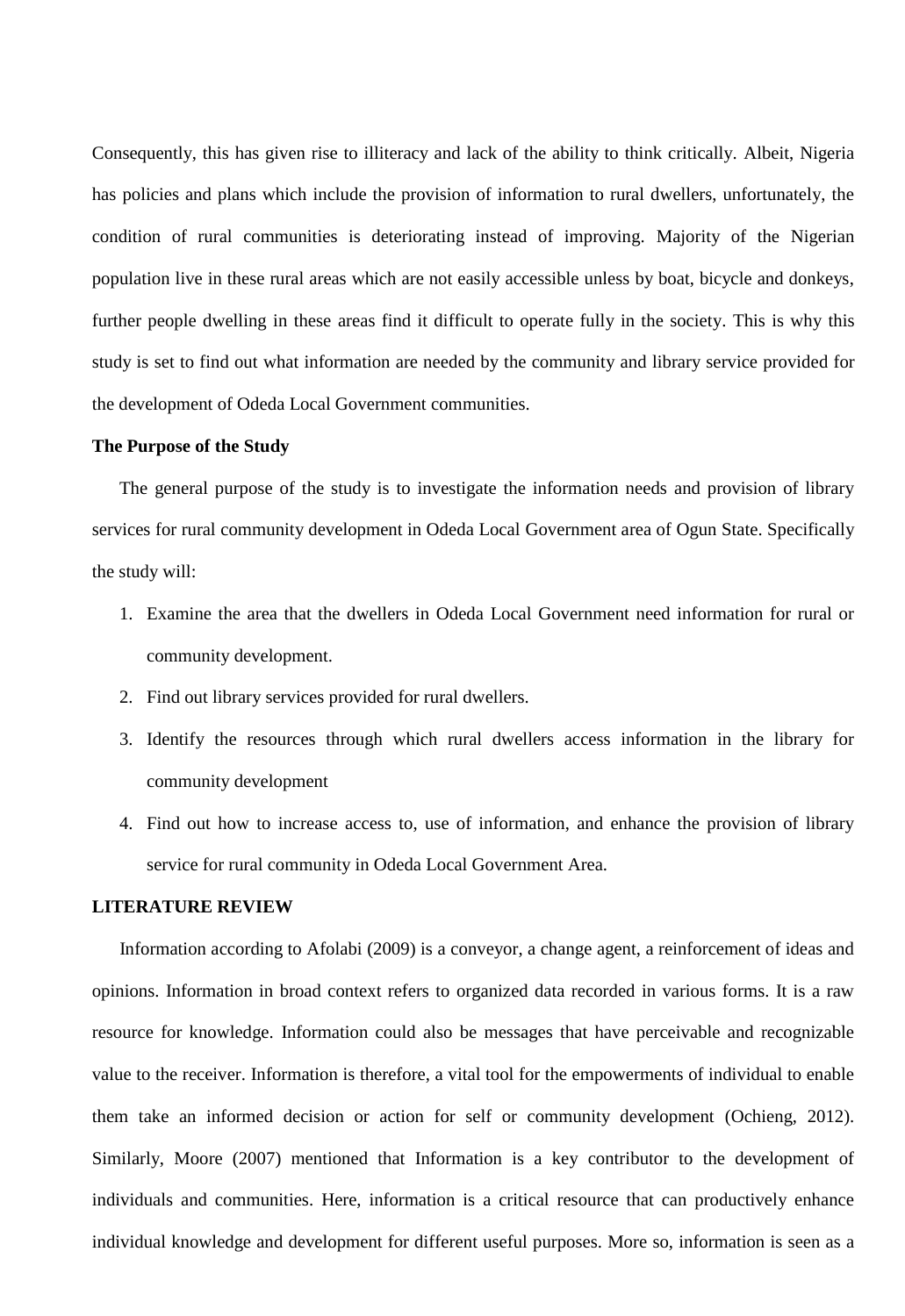resource that can create changes in human activities when employed rightly. In the same vein, Popoola (2006) opined that information occupied the centre of all human function and productive programmes of organizations such that life can be greatly hampered if it is not available and accessible for use. Likewise, Reitz (2005) posited that information and ideas are creative of the human intellect and imagination that have been communicated either formally or informally in any form. This stresses the fact that information is a valuable resource to the development of human mind, self and environment because it brings about knowledge of things that exist in human environment and also empowers man to creatively understand and change his immediate environment.

 Like any other basic needs of the people, rural dwellers need information on various areas. Access to the right information by rural communities can help them to acquire the skills, knowledge and confidence to participate fully in community affairs. It is in this regard that Sharma and Fatima (2004) states that access to quality information will obviously help rural dwellers to fight against superstitious beliefs and to aid them in becoming better citizens. People need information to develop their potential through education and training, to succeed in business, to enrich their cultural experience, and to take control of their daily lives. He further stated that access to information is not equal throughout society. People living in affluent urban centres can choose from abundant sources of information. In contrast, people living in poor communities are frequently denied access to information which could improve their lives. This situation is particularly severe in many rural areas of the developing countries

 Likewise, Weiss, Crowther and Bernardi (2000) describe information as the cornerstone for successful social-economic development because it plays a key role in decision making. This in essence means that access to information and library services is therefore a basic necessity. In a modern society where democracy thrives, it is necessary for the citizenry to fully be involved in the decision making process. For a meaningful involvement it is not only a pre-requisite that all citizens have access to information on all matters affecting their lives and well being, but also to do so timely. Ugah (2007) observes that information access and use can only flourish in a society that appreciate the need for it and where government recognizes that information is the key to a national growth and prosperity. In relation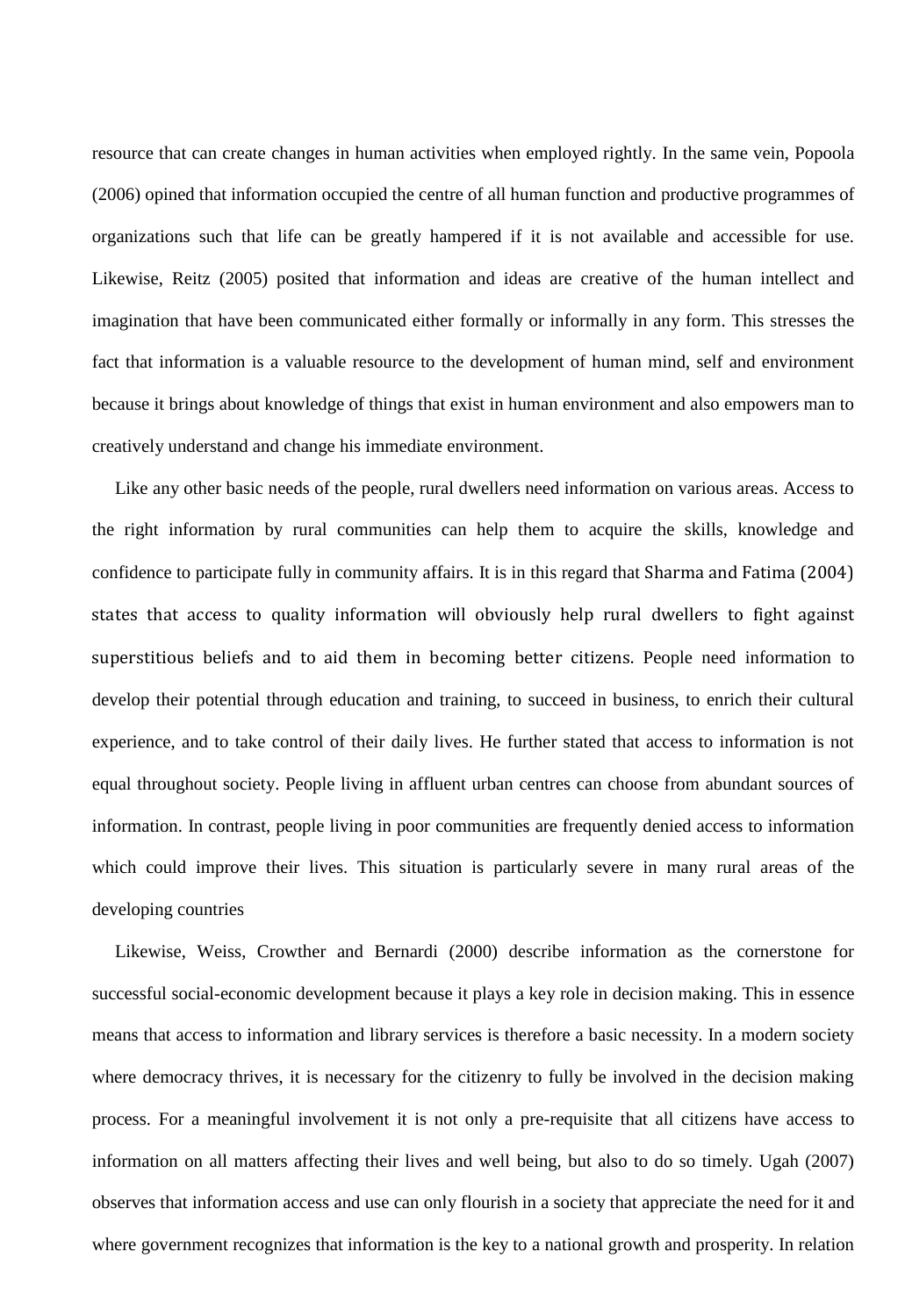to this study, information means knowledge acquired through a process of interaction and other learning situation which an individual can use to perform different tasks, make informed decisions and improve on existing human conditions and material situations.

 Human beings express diverse information needs in their day-to-day activities. Every person needs information for decision making; the type of information needed range from common physiological to individual psychological information needs. Nwangu (2009) stated that information need refers to the extent to which information is required to solve problems, as well as the degree of expressed satisfaction or dissatisfaction with the information. Likewise, Lwoga, Christine and Patrice (2011), noted that information needs in development context relate closely to a person's occupation, the level of socio-economic development and local agro-ecological conditions. Information needs of the rural dwellers relate closely to their occupations and their basic survival goals.

Saw-George (2012), in his own view identified the following as the information needs of the rural communities: Information on income generation such as projects, nonfarm income, money-savings initiatives; community leadership; literacy support; basic economics such as petty business, finance/ loans and how to get them and survival of small business, government policies on rural development such as health, agriculture, education cooperative etc. Rural dwellers have information needs which a public library or information centre could assist them in meeting. This could be done through the provision of information services in the format they can utilise, which is not to be restricted to the printed materials alone. Posters, and audio-visuals, mass-media, oral deliberative form, slides, mobile cinema, films and repackaging in local languages are vital means of disseminating relevant information and library services to them. Sources of information are tools that can possibly meet the information needs of different categories of users. They are the information carriers while the media is the medium through which information is passed to the user. The speculated and realistic benefit desirable from source makes that source useful and sustainable. There are different source of information but what matters are 'what' sources are available and relevant to the different categories of users and what sources of information are useful for their different seeking behaviours and choices. Ukachi (2010), opined that the rural dwellers are people that live in the villages, who are mainly illiterates and whose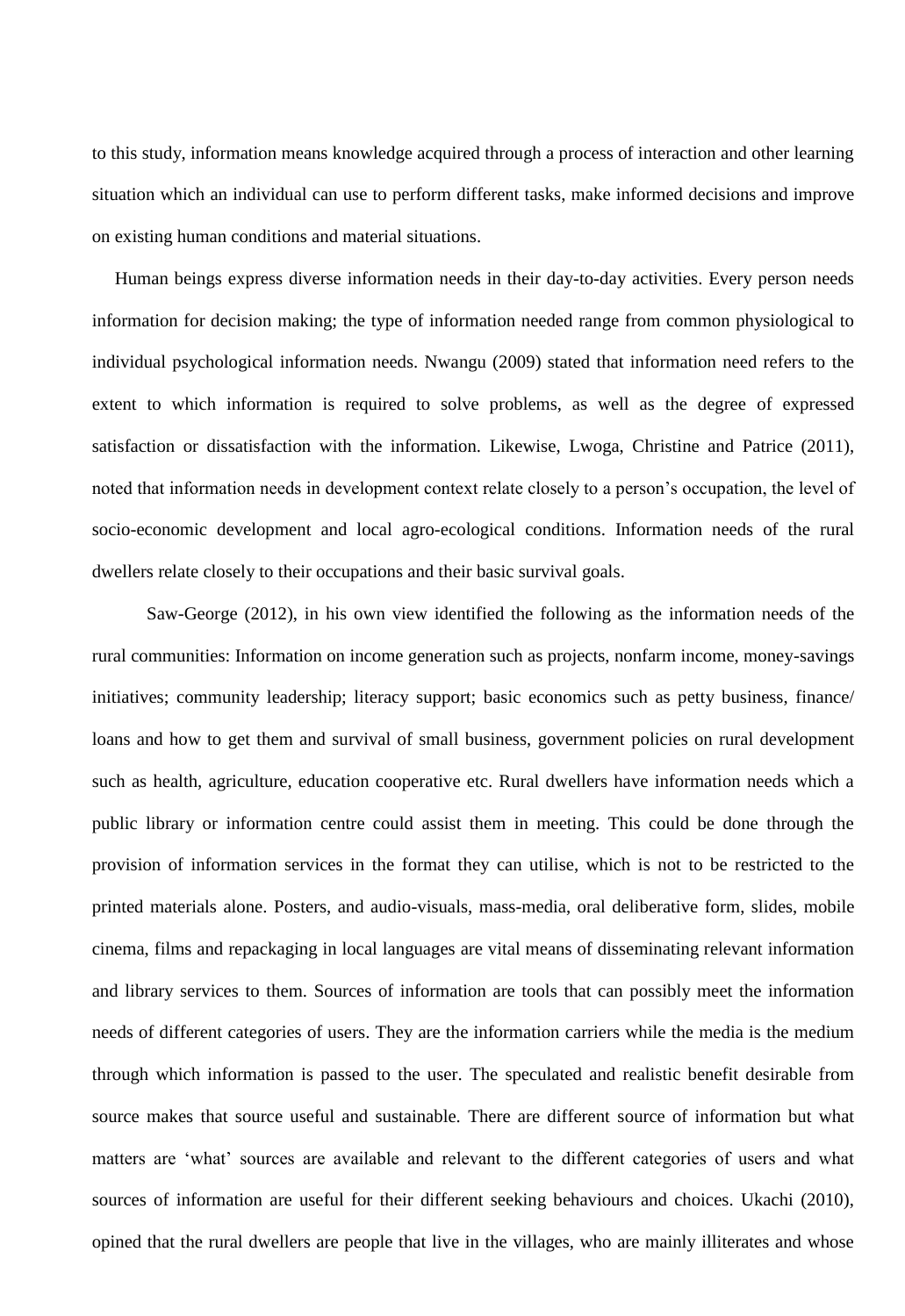main sources livelihood is farming. Since majority of them cannot read or write the most suitable source of information are visuals-audio and inter-personal communication which include, radio, television, trade association, age group association, health workers, village drums, town criers and whistling, churches, mosques, local government workers, friends and relatives, oba's palace, public libraries, postal and handbills.

 There are myriads of definitions conception and contentions as to what exactly rural development is all about. It is justifiable to say that there are no universally accepted approaches to rural development. It is a choice influenced by time, space and culture. Though, the fundamental notion surrounding rural development objective most often remain similar as to what processes and strategies to be taken to alleviate the rural community people's suffering and improve their socio-economic condition, yet rural communities in Nigeria are still considered underdevelopment. In an effort to find solution to the deplorable condition of rural people, Gana and Galadima (2014) considered rural development as judicial application of quality knowledge, skill, and method of investing cash and kind resources to improve rural poor condition of living to attain appreciable life through provision of quality and sufficient agricultural inputs, creation of jobs for the jobless rural youths (entrepreneurship skill) and provision of all necessary basic amenities and including bridging the rural-urban socio-economic and political development. Going by the above definition the need for rural community development is paramount. Any nation therefore, that neglects the development and empowerment of the rural communities should not expect any meaningful development. According to Yahya (2009), any government that disregards the importance of developing its rural areas can be referred to as non serious and sensitive government. The neglect of rural areas has negative impact for the society as this usually resulted into migration of rural dwellers to urban area; and consequently result to unemployment, crimes, poverty, child labour, poverty, bribery, spread of diseases, environmental hazards, overstretching of the available amenities and infrastructure in the urban areas.

 However, Egbe (2014) noted that since Nigeria gained independence in 1960 from British colonial government, there are several policies on the development of the rural communities, yet the rural areas are not developed and the qualities of life of the people in the rural areas has continued to deteriorate.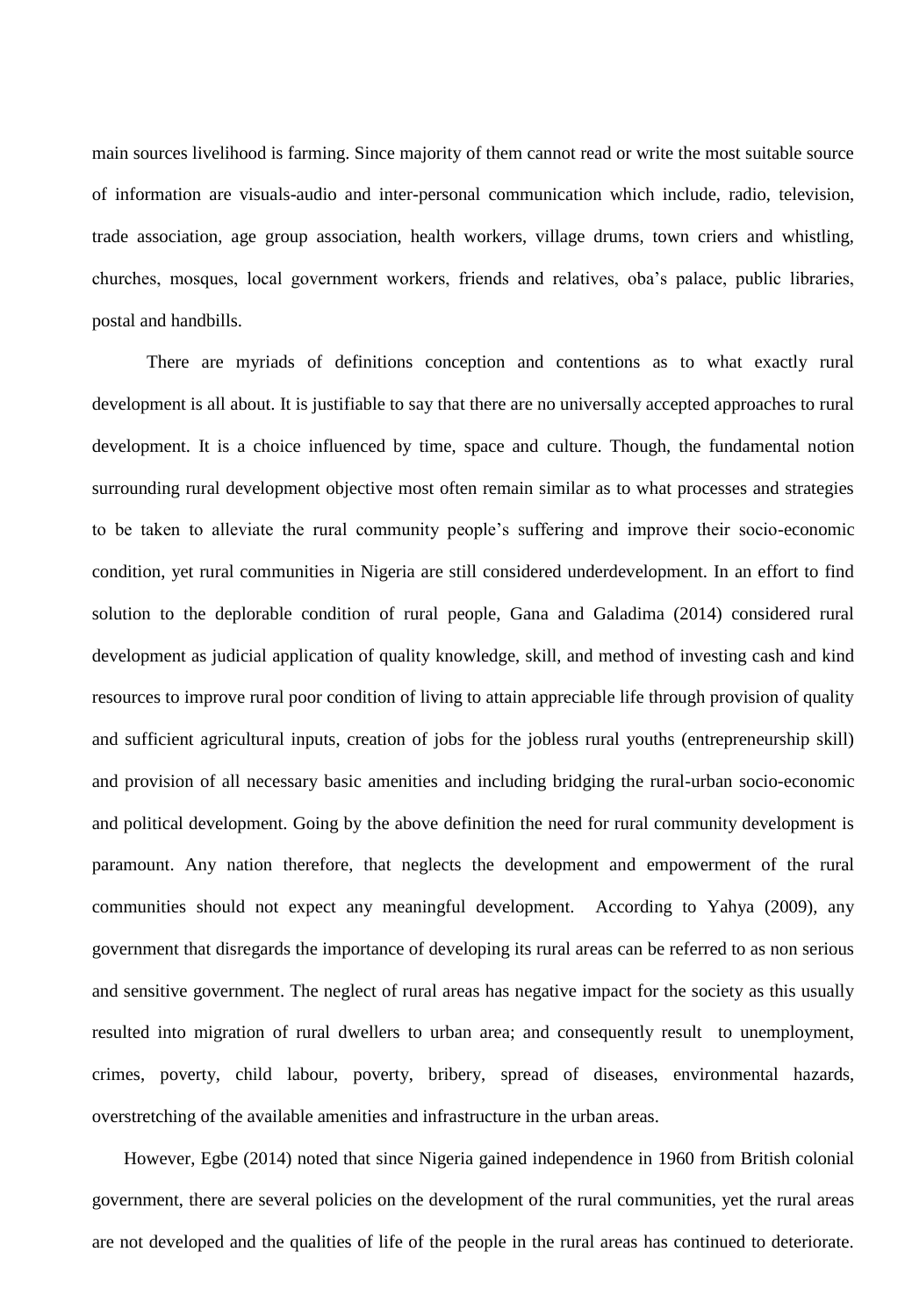On this point, third world countries have recently come to realise that unless the rural communities are well developed, hardly would any meaningful development occur in these countries. Development in rural communities can only be effective if and when rural dwellers have access to the relevant, diverse information for their diverse activities. This view is buttressed by Islam(2013) who asserts that in Nigeria, the populace suffers from an acute low productivity, social and economic retrogression due mainly to ignorance which also result from inadequate or total absence of information. The access to proper and correct information that can bring development in rural areas can be achieved through the services of the public library.

 The fundamental aim of libraries is to provide timely, accurate, pertinent and reliable information for their users. There is a growing recognition that library services, particularly in public libraries, are an integral part of national socio-economic development and improvement of the general quality of life. Ebiwolate (2010) describe public libraries in Nigeria as part of the government in terms of administration and procedures. The aim of establishing public libraries include: life-long education for the citizens as the basis for the nation's educational policy, the structuring of education system to develop the practice of self learning, making people to be actively literate and generally well-informed and the introduction of universal basic and compulsory education for all citizens. In order to meet these objectives, there is need for effective library services, public libraries services in rural community development is essentially a continuous process of generating and more efficiently allocating resources for achieving greater social satisfying ends.

 Although there has been different views that library services in rural areas is not as bright as the one in developed countries (Agboola2000, Ikhizama and Okojie, 2001), nonetheless provision of a comfortable surroundings where the people can learn how to read and write in a relaxed setting should be a prerequisite, furthermore public libraries services to rural dwellers should also include reading to the people as this could contribute to pleasing experience for the rural dwellers, relatively, providing information about farming and other cultural matters, public affairs and entertainment. Public library or community information centre if found in the community at regular and specific times would encourage the rural dwellers to seek such information necessary and satisfactory. They are most likely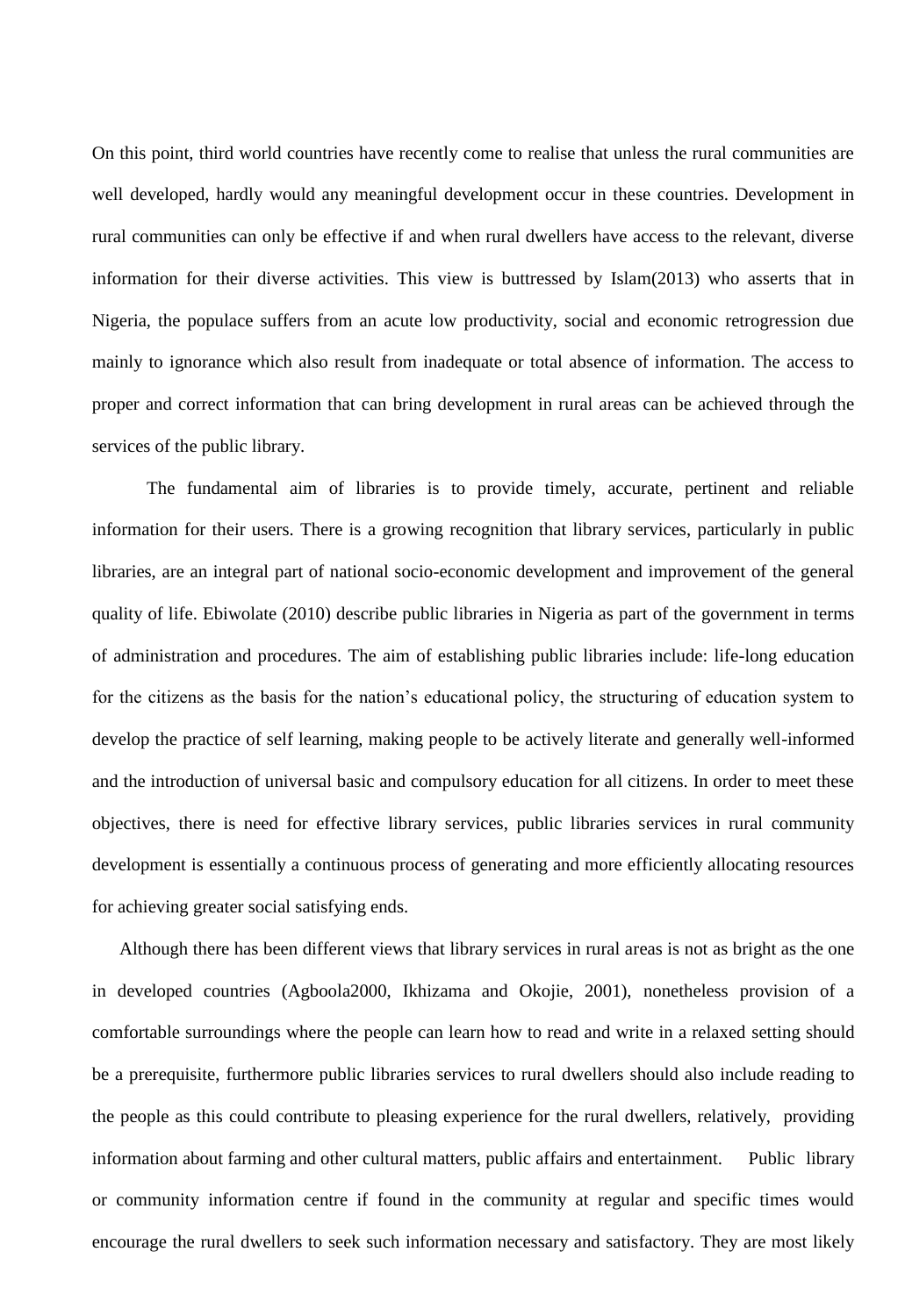to be motivated in practicing "self-help" in seeking information being drawn into both personal and rural community development processes. Rural development involves economic growth, modernization, equitable distribution of income and social-economic transformation among other thing. The contribution of information and library services to the development of rural areas is on focus in Odeda Local Government of Ogun State.

The condition of rural dwellers in **N**igeria and indeed in Odeda Local Government Area of Ogun State is pathetic, traces of abject poverty and discomfort can be seen conspicuously. The living condition of the rural dwellers remains deplorable as attested to by many scholars studying the problems of rural communities. It is generally agreed that the rural areas in Nigeria lag behind in terms of development. They lack basic amenities like pipe-borne water, decent housing, good roads, electricity and health facilities.

The development of society and individuals can only be attained through the ability of wellinformed citizens to play active roles in the society and to also exercise their democratic rights. This therefore signifies that if rural dwellers are adequately having access to quality information about every sphere of life, it will go a long way to achieve the development that the nation need. In an acute shortage or absence of social amenities and essential commodities that will make their life bearable, rural dwellers adopt "rural-urban drift" as an alternative and solution to this terrible condition.

#### **RESEARCH METHOD**

The research was a descriptive survey conducted in Ogun State, one of six states in the South West geopolitical zone of Nigeria. Odeda local Government chosen for this study is one of the twenty local governments in ogun state of Nigeria. It was created out of Egba Division council in October 1955 by the Action group control western Nigeria government of Late Chief Obafemi Awolowo the first premier of the region. The council area has an extensive landmass mostly grassland with an area of 1263.45sqkm and a population of 10,449 according to the 2006 population census figure. Odeda local Government shares boundaries with Abeokuta south, Abeokuta north, Obafemi owode Local Government and Oyo State in the South, West East North respectively.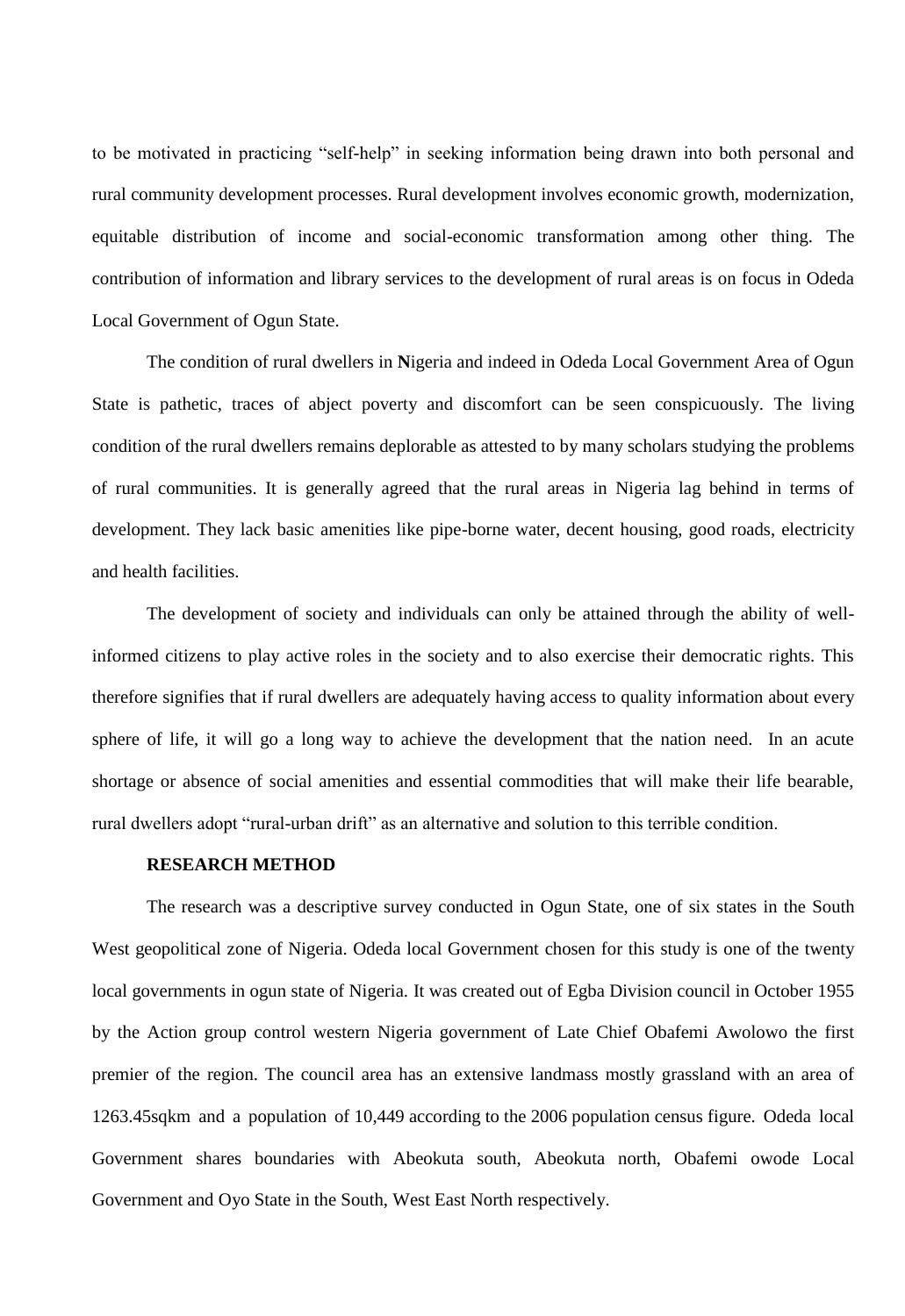The people of Odeda local government are predominantly famers who engage in small scale farming the major food crops of the area including cassava, yam, cocoyam, plantain, maize and vegetable, while cocoa is the major cash crop, in the recent times however, the people of the area engage themselves in quarry business, trading, craft and artisan works, however, agric – based industries take a lead among know economic activities. Islam and Christianity are the major religion in the local government. Also, there still remain some committed traditional worshipers who are given free hand to operate as they allow people to go about their normal business unhindered. The communities that made up Odeda local government are : Odeda, Osiele, Ilugun, Olodo, Kila and Olugbo.

 The sample size comprised of 300 male and female dwellers of Odeda local government through stratified sampling: Odeda (60), Osiele (60), Ilugun 60, Olodo (55), Kila (35) and Olugbo(30). The instruments for data collection are questionnaire and focus group discussion. The focus group discussion was specifically chosen in a bid to have an interactive session with the respondents so as to gain information not captured in the questionnaire. Mean and percentages were used to analyze quantitative data from the questionnaire while the FGD was analyzed qualitatively.

#### **RESULTS**

# **Areas Odeda Local Government dwellers need information for rural development.**

Considering the information needs of the rural dwellers, the focus group discussion revealed that the rural dwellers gave the opinion that they would be very happy if they had access to different information about their different areas of occupation like farming, fishing, lumbering, trading etc; and especially to information on varieties of improved seedlings; and access to loan facilities, as the absence of these contributed to the reasons why their products were usually low. Some of their leaders also pointed out that they would love to have information on financial activities such taxation and policies of government so that they can be guided in making decisions.

 Similar themes emerged from the questionnaire, where the rural dwellers were asked the areas of their information need for rural development. These factors and their relative importance can be seen on Table 1.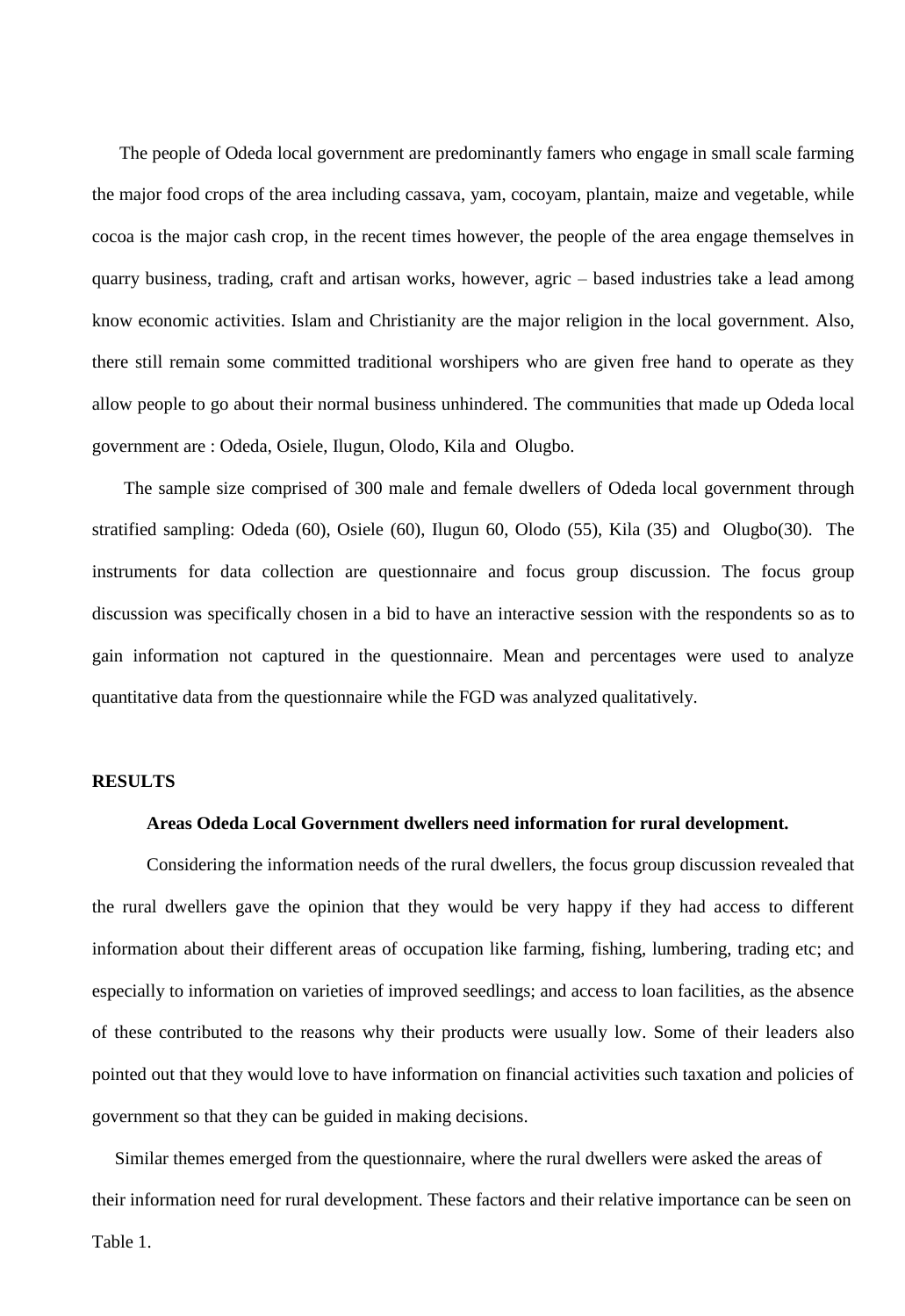**Table 1: Frequency, Mean and Standard Deviation showing areas in which rural dwellers of Odeda Local Government needed information for the development of rural area or community** 

|                         |                                      |                | <b>Frequency</b> |                |                          | $N=300$ |           |           |
|-------------------------|--------------------------------------|----------------|------------------|----------------|--------------------------|---------|-----------|-----------|
| S/N                     | <b>Item Statements</b>               | <b>HN</b>      | <b>MN</b>        | LN             | <b>NN</b>                | x       | <b>SD</b> | Dec.      |
| 1                       | Welfare and Family matters           | 88             | 155              | 56             | $\mathbf{1}$             | 3.10    | 0.70      | <b>MN</b> |
| $\overline{2}$          | <b>Employment opportunities</b>      | 140            | 157              | 3              | $\overline{\phantom{0}}$ | 3.46    | 0.52      | <b>MN</b> |
| 3                       | Health conditions                    | 61             | 234              | $\overline{4}$ | $\mathbf{1}$             | 3.18    | 0.44      | <b>MN</b> |
| $\overline{\mathbf{4}}$ | Matters relating to their occupation | 203            | 90               | $\overline{7}$ | 3                        | 3.65    | 0.52      | HN        |
| 5                       | <b>Environmental Conditions</b>      | 200            | 37               | 63             | $\overline{\phantom{a}}$ | 3.46    | 0.82      | <b>MN</b> |
| 6                       | Policies and Government              | 148            | 147              | 5              | $\overline{\phantom{a}}$ | 3.48    | 0.53      | <b>MN</b> |
| 7                       | Sources of herbicides                | 147            | 146              | 6              | $\mathbf{1}$             | 3.46    | 0.56      | <b>MN</b> |
| 8                       | <b>Financial activities</b>          | 149            | 146              | 5              | $\overline{a}$           | 3.48    | 0.53      | <b>MN</b> |
| 9                       | Legal information                    | $\overline{2}$ | 211              | 86             | $\mathbf{1}$             | 2.71    | 0.48      | <b>MN</b> |
| 10                      | Loan facilities/services             | 157            | 134              | 9              | $\overline{\phantom{0}}$ | 3.56    | 0.56      | HN        |
|                         | <b>Grand Mean</b>                    |                |                  |                |                          | 3.44    | 0.57      | <b>MN</b> |

 *Key: HN- Highly Needed, MN- Moderately Needed, LN- Less Needed, NN- Not Needed*

Specifically, information were highly needed on items four (occupation) and ten (loan facilities and services) for the development of the rural dwellers. The eight (8) remaining items (items number one, two, three, five, six, seven, eight and nine) serves as areas in which rural dwellers in Odeda Local Government moderately needed information for rural or community development, this therefore mean that on the grand mean of 3.44 with a standard deviation of 0.57, respondents of Odeda Local Government agreed Moderately on the need for the following information for their rural or community development. These includes: information on policies and government; and financial activities ranked highest with mean of 3.48 among the moderately needed items while lastly legal information with 2.71 ratings.

# **The services provided by the public libraries to the rural communities**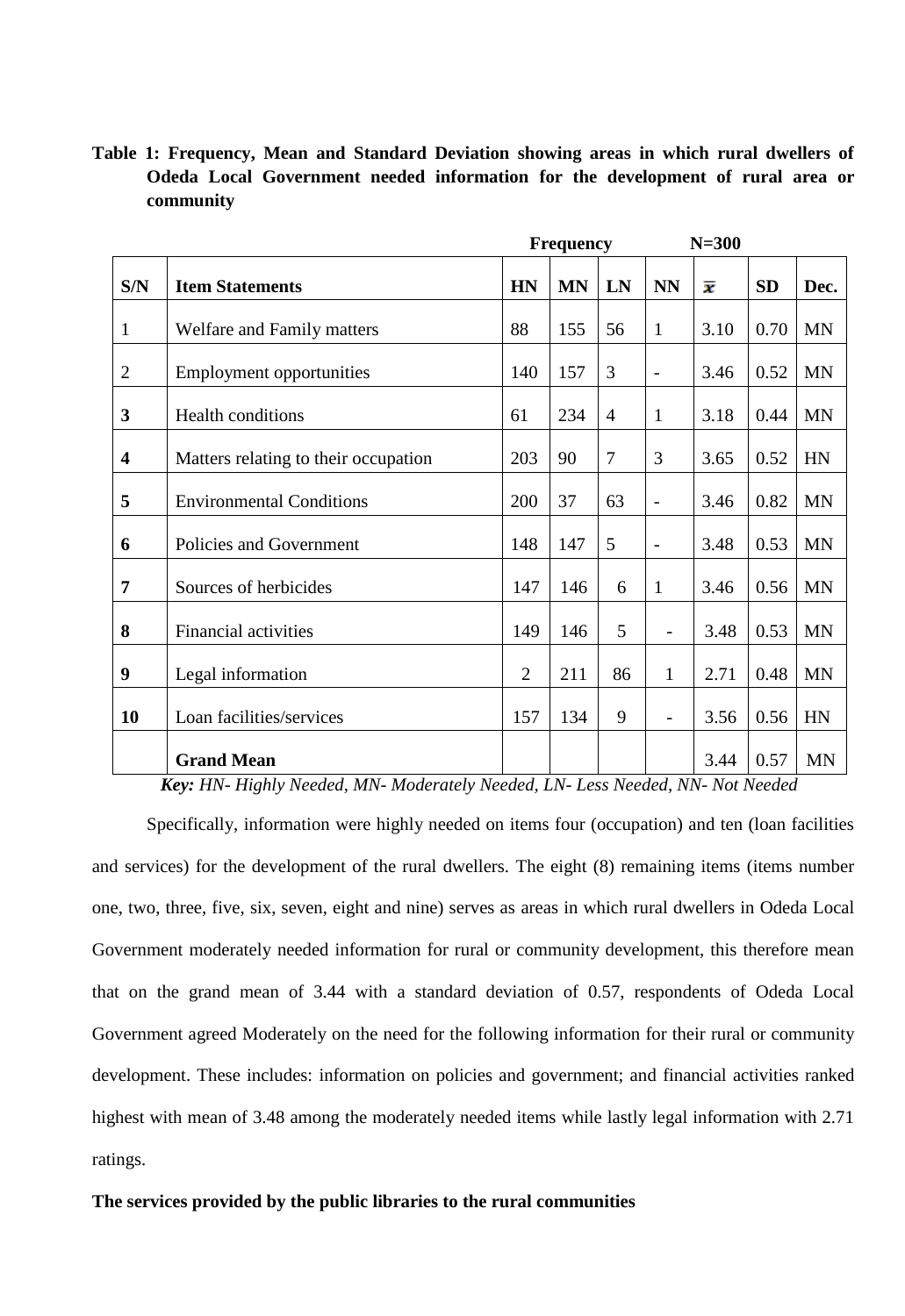The questionnaire result showed that Items such as Provision of library guide, provision of mobile library services, Shooting of films on specific Current subjects were highly provided, services such as production of library catalogue in full or in part, circulating of materials to users, photocopy services, extension services, translation services, current awareness, selective dissemination of information (SDI) were provided occasionally.

 On the other hand information gathered from the rural dwellers through the focus group discussion, revealed most of these services were not provided, for example a village leader said there was nothing like mobile library since ten or twelve years now and it is once in a while when their relations in towns invites them that they use to have the privilege of watching films meant to teach new method to improve their work. They suggested that they preferred that the library will offer foremost current awareness service as this will enable them to quickly forge ahead, translation service as this help to understand the message the more; and shooting of films to give them a better understanding in a practical way. These items were given more preference above the others during the focus group discussion

| Table 3        |                         |           | <b>Frequency</b> |                |              | $N=300$ |           |              |
|----------------|-------------------------|-----------|------------------|----------------|--------------|---------|-----------|--------------|
| S/N            | <b>Item Statements</b>  | <b>SA</b> | $\mathbf A$      | D              | <b>SD</b>    | x       | <b>SD</b> | <b>Dec</b>   |
| $\mathbf{1}$   | Reference materials     | 208       | 73               | 19             |              | 3.63    | 0.60      | <b>SA</b>    |
| $\overline{2}$ | Dictionary              | 116       | 184              | $\overline{a}$ |              | 3.39    | 0.49      | A            |
| 3              | Government publications | 147       | 98               | 55             |              | 3.31    | 0.76      | $\mathbf{A}$ |
| $\overline{4}$ | Encyclopedia            | 127       | 170              | 3              | $\mathbf{1}$ | 3.41    | 0.51      | $\mathbf{A}$ |
| 5              | Textbooks               | 57        | 106              | 137            |              | 2.73    | 0.76      | $\mathbf{A}$ |
| 6              | e-books                 | 63        | 212              | 25             |              | 3.13    | 0.53      | $\mathbf{A}$ |
| $\overline{7}$ | Journals                | 45        | 93               | 139            | 23           | 2.53    | 0.84      | $\mathbf{A}$ |
| 8              | Websites                | 50        | 159              | 91             | $\mathbf{1}$ | 2.86    | 0.67      | $\mathbf{A}$ |
| 9              | Newspapers              | 57        | 126              | 94             | 23           | 2.72    | 0.86      | $\mathbf{A}$ |

**Resources through which Rural Dwellers access Information for Community Development**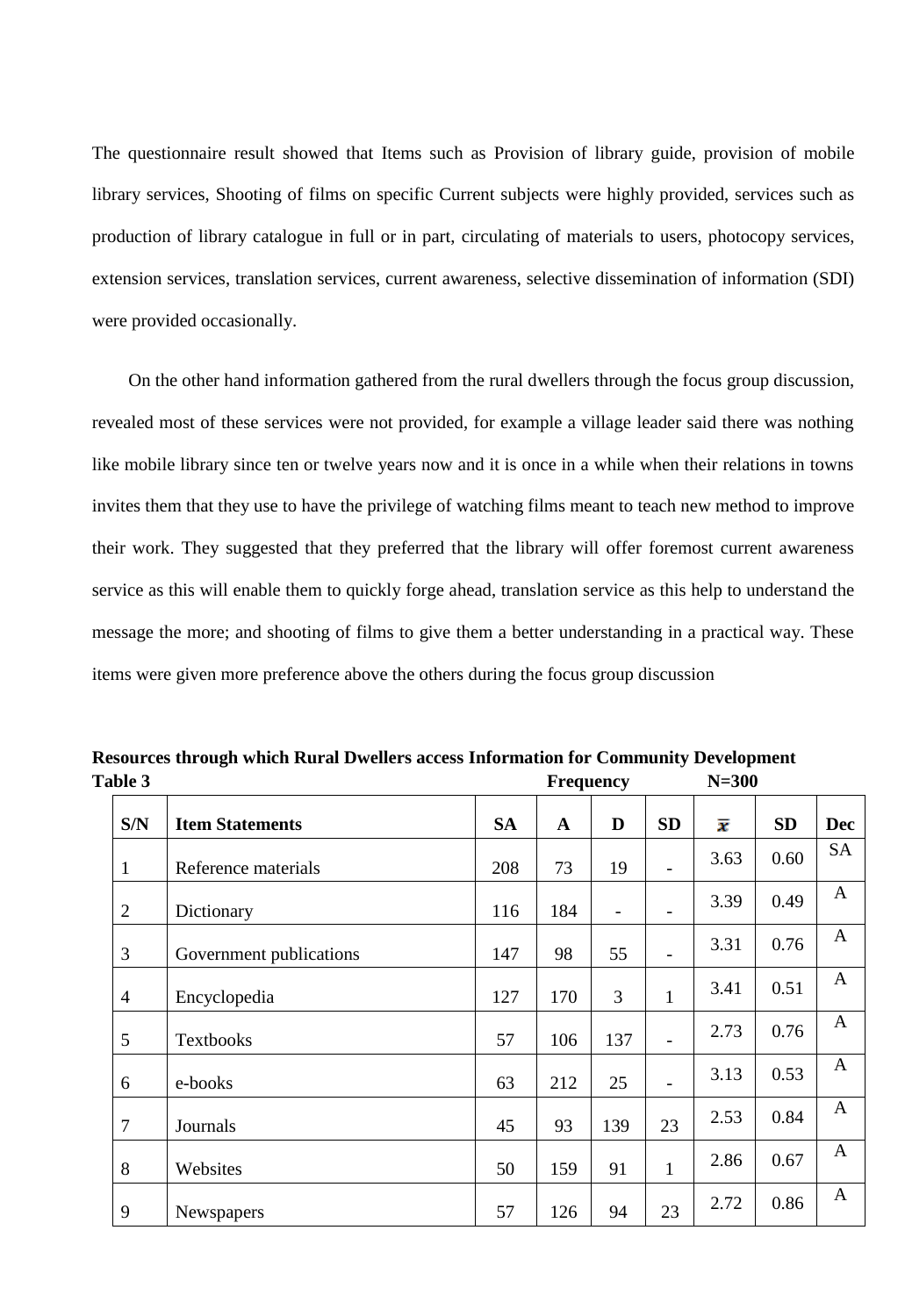| 10 | Conference proceedings | 45 | 188 | 44  | 23                       | 2.85 | 0.76 |  |
|----|------------------------|----|-----|-----|--------------------------|------|------|--|
| 11 | Reports                | 65 | 92  | 143 | $\overline{\phantom{a}}$ | 2.74 | 0.79 |  |
|    | <b>Grand Mean</b>      |    |     |     |                          | 3.03 | 0.69 |  |

*Key: SA- Strongly Agree, A- Agree, D- Disagree, SD- Strongly Disagree*

Table 3 shows the mean and standard deviation of the resources through which rural dwellers access information in the library for community development. This result revealed that since the mean ratings are above the criterion level of 2.50 for accepting an item; hence the respondents of Odeda Local Government Agreed on all the items on the above table as the resources through which rural dwellers access information in the library for community development These include: dictionary, government publications, encyclopedia, textbooks, e-books, journals, websites, newspapers, conference proceedings, and reports.

 However, in the focus group discussion section, the rural dwellers said they preferred to access government publications and textbook as they believed that government publications will give them more current information than any material, if available.

| Ways to increase access to, use of information, and enhance the provision of library service for |  |
|--------------------------------------------------------------------------------------------------|--|
| rural community in Odeda Local Government Area.                                                  |  |

| S/N            | <b>Item Statements</b>                                                                                 | VA  | $\mathbf{A}$ | FA | <b>NA</b> | $\overline{x}$ | <b>SD</b> | <b>Dec</b><br>٠ |
|----------------|--------------------------------------------------------------------------------------------------------|-----|--------------|----|-----------|----------------|-----------|-----------------|
| 1              | Establishment of community libraries                                                                   | 299 | $\mathbf{1}$ |    |           | 4.00           | 0.06      | <b>VA</b>       |
| $\overline{2}$ | Establishment of information centres                                                                   | 79  | 189          | 32 |           | 3.16           | 0.59      | $\mathsf{A}$    |
| 3              | Establishment of mobile libraries                                                                      | 108 | 134          | 58 |           | 3.17           | 0.73      | A               |
| $\overline{4}$ | Establishment of adult literacy centres                                                                | 131 | 134          | 35 |           | 3.32           | 0.67      | A               |
| 5              | Exposing and training of rural dwellers in<br>different income generating activities.                  | 109 | 111          | 80 |           | 3.10           | 0.79      | A               |
| 6              | Deployment of extension workers to rural<br>communities from government ministries and<br>parastatals. | 32  | 202          | 34 | 32        | 2.78           | 0.78      | A               |
| 7              | People's empowerment through education<br>and enlightenment programmes                                 | 131 | 113          | 56 |           | 3.25           | 0.75      | $\mathsf{A}$    |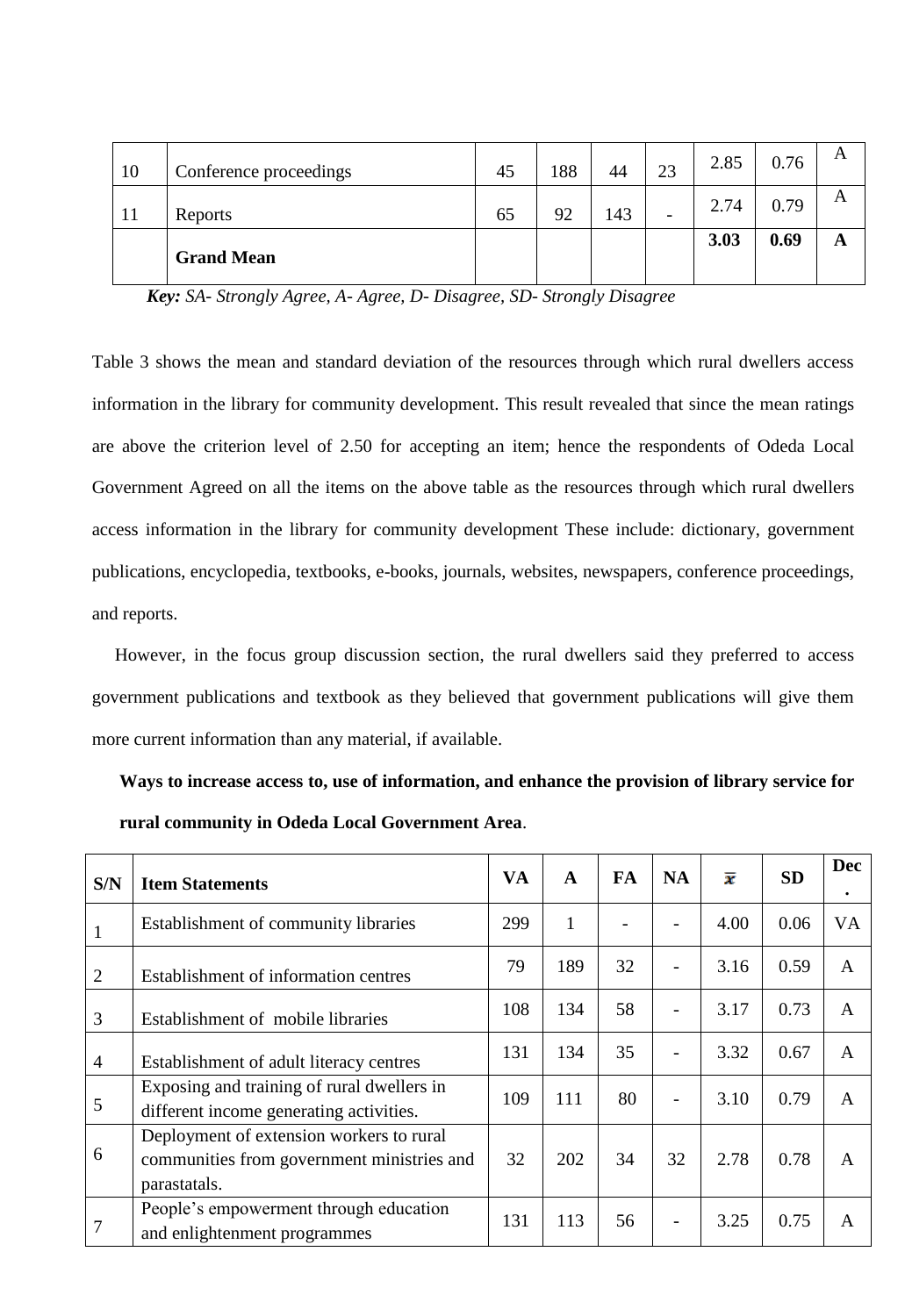| 8 | Making loan facilities for business<br>investment                                                | 93 | 140 | 66 |    | 3.08 | 0.73 |   |
|---|--------------------------------------------------------------------------------------------------|----|-----|----|----|------|------|---|
| 9 | Repackaging and disseminating of<br>information that can be accessible by the rural<br>dwellers. | 85 | 158 | 25 | 32 | 2.99 | 0.89 |   |
|   | <b>Grand Mean</b>                                                                                |    |     |    |    | 3.21 | 0.67 | A |

*Key: VA- Very Appropriate, A- Appropriate, FA- Fairly Appropriate, NA- Not Appropriate*

Table 4 shows the mean and standard deviation ways on how to increase access to the information, use the information and enhance the provision of library service for rural community and Odeda Local Government Area. This result revealed since the grand mean is 3.21, means that all the items on the table were accepted as ways of increasing access to information. Respondents revealed item 1(establishment of community library) with the highest mean of 4.00 was Very Appropriate on how to increase access to, use the information and enhance the provision of library service for rural community in Odeda Local Government Area. Meanwhile, other items like 4(establishment of adult literacy centres), 7(people's empowerment through education and enlightenment programmes) with mean 3.25; 3(establishment of mobile libraries) with mean3.17; 2(establishment of information centres)mean 3.16; 5(exposing and training of rural dwellers in different income generating activities)mean 3.10; 8 (making loan facilities for business investment) with mean 3.08 and item 9 (repackaging and dissemination of information that can be accessible by the rural dwellers.

While Item 6. (deployment of extension workers to rural communities from government ministries and parastatals) has the lowest mean of 2.78 on the table were agreed on by the respondents of Odeda Local Government as Appropriate for increasing access to, use the information and enhance the provision of library service for rural community in Odeda Local Government Area.

The focus group revealed that the rural dwellers in their view said they would love it if there are more libraries and information centres established in Odeda Local Government, this according to them is because they have only one which is not adequate and functioning, they therefore requested the establishment of more functional libraries including mobile libraries and adult teaching centres where they can learn how to read and write; and also have access to current information, .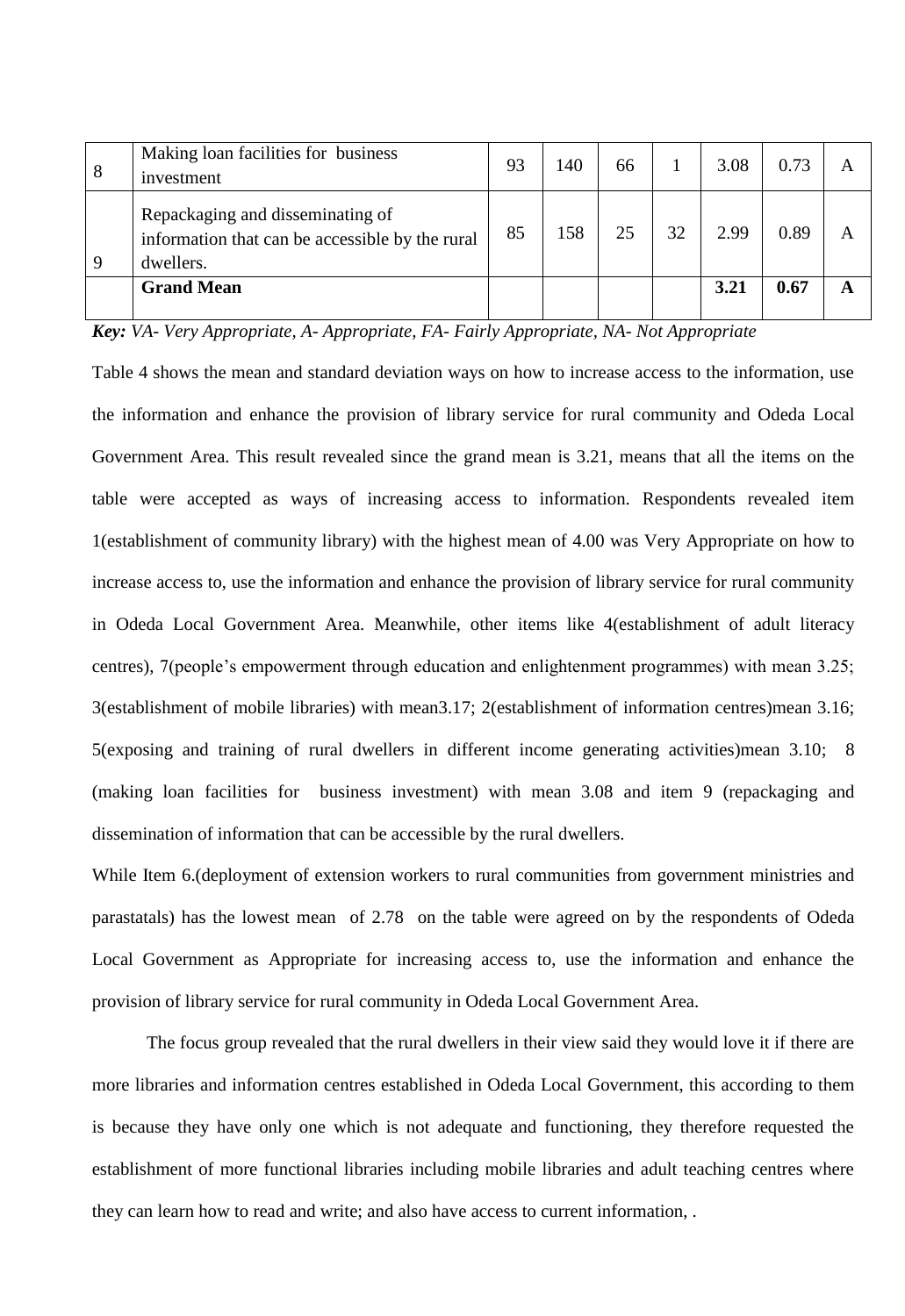#### **DISCUSSION**

The diverse nature of rural communities indicates that their information needs are many and multidimensional and in line with the findings of the study, there is need for information for rural or community development. On the part of their occupation, there is need for information on how to access improved seedlings, farm credit, sources of herbicides and proper storage of farm products in order to have more substantial harvest. Inclusively, the rural dwellers need information to loan facilities as this will help them greatly to enlarge their various trades. Apart from those mentioned above, rural dwellers information needs on environmental sanitation, they need information on refuse disposal, house planning, road maintenance and drought; On employment, rural communities need information on employment opportunities and taxation, financial activities like investment and banking; Welfare and Family matters: information is required on problems of marriage, childcare, juvenile delinquency etc; Legal matters: information is needed on laws that affect the rural dwellers. Policies and Government: information is needed on political rights of the people and how they can exercise such right.

Enhancement of services will form a solid base for development of the entire rural setting in Nigeria. Enhanced and effective information service needs rural library services. The findings revealed that there is need for the services of public libraries to the rural communities.These services include: current awareness, selective dissemination of information (SDI), translation services, circulation of materials to users, shooting of films on specific Current subjects, translation services, and photocopy services.

#### **CONCLUSION**

 Rural dwellers are a significant part of the population of this nation It is quite obvious that rural dwellers need information all human endeavors to improve their well being and to develop the nation. The development and transformation can only be possible, effective and relevant when information needs of the rural dwellers are met positively. Prominent among their information needs is occupation, information about the political trends, social and cultural happenings will help in educating the rural dwellers about social life and what is going on in the political life; and this will invariably lead to the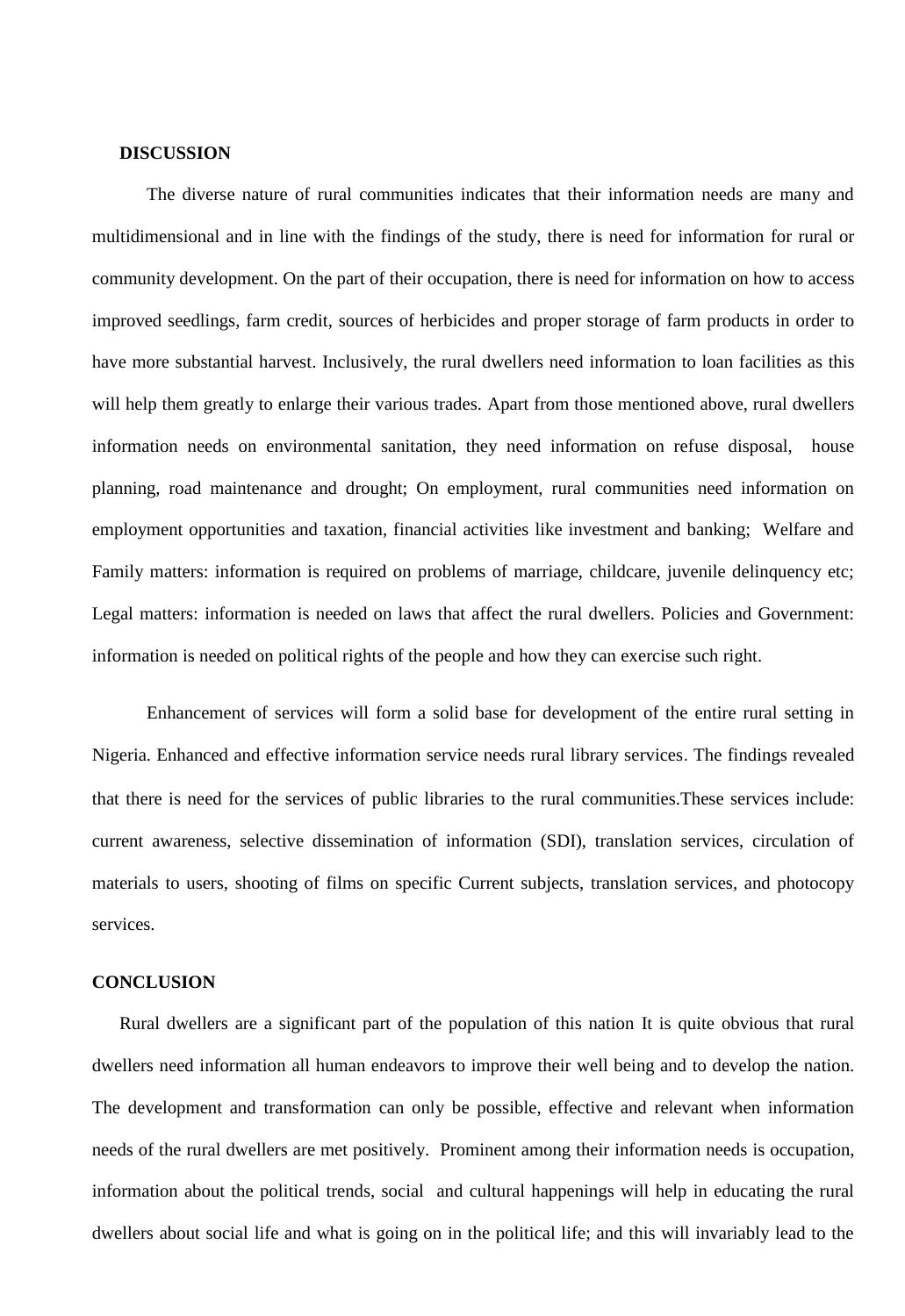development of the rural dwellers. Enhanced rural library programmes can empower information services. Thus, if given the necessary attention, the public libraries, will play a great role in advancing the level of awareness of the rural dwellers.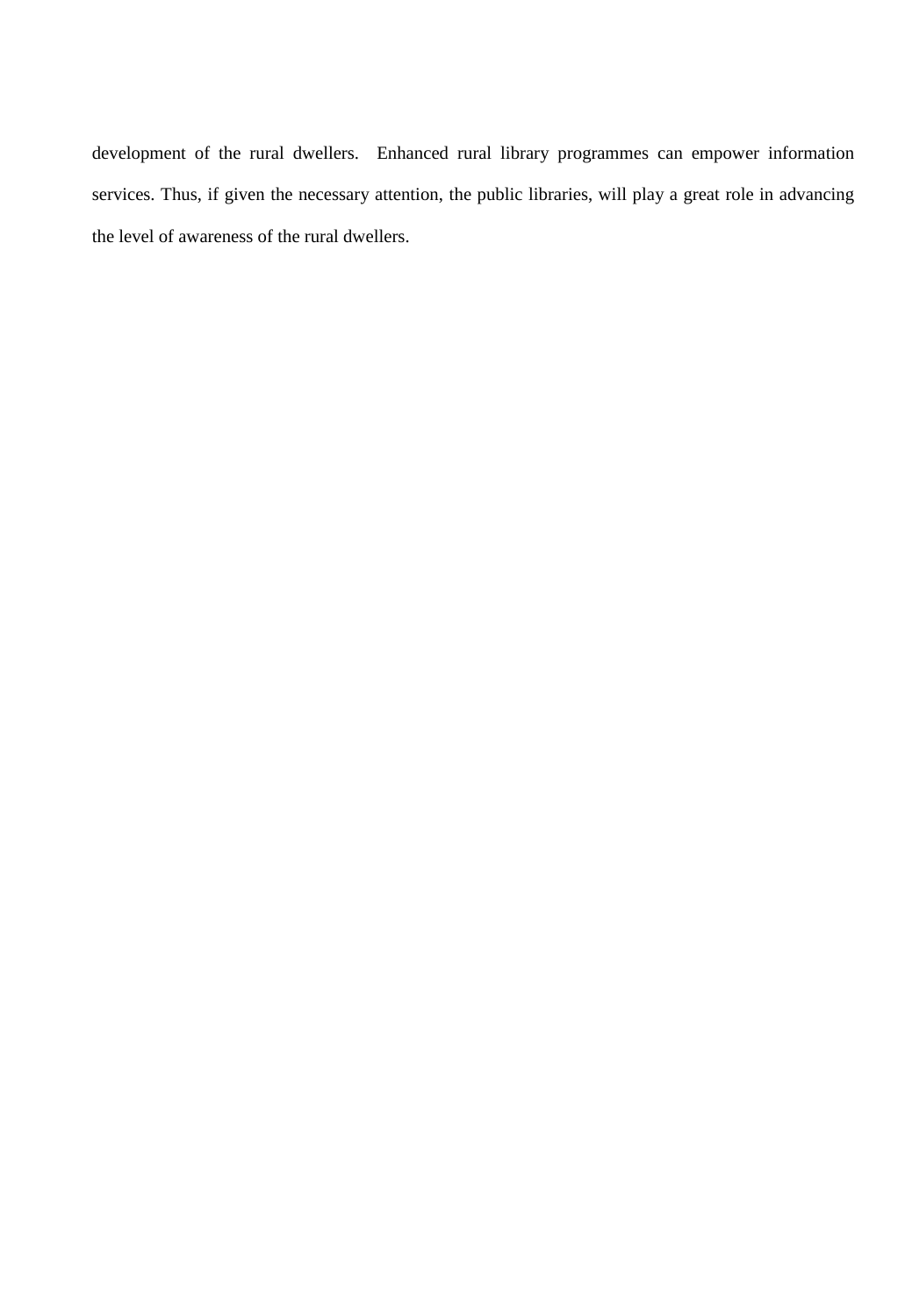#### **REFRENCES**

- Afolabi, A.M. (2009). Information Needs and Information Seeking Behaviour of Commercial vehicles drivers in Ondo State University. *Gateway library Journal*, 4(6), 107-119.
- Agboola, A.T. (2000). Rural information supply and Nigerian agricultural libraries. *Rural Libraries,* 20(2): 29- 37.
- Ebiwolate, P.B. (2010). Nigeria Public Library Service to Rural Areas: Libraries in Niger Delta state, *Library philosophy and practice.* ISSN 1522-02222.
- Egbe, E.J. (2014). Rural and community development in Nigeria: An assessment. *Arabian Journal of business and management review (Nigeria Chapter)* 2(2).
- Islam, M.S. and Ahmed, S.M. (2013). The information needs and information seeking behaviour of rural dwellers. *Library and information Science Research*, 27(1) 115-127.
- Lwoga, E.T., Christines and Patrick, N. (2011). Access and Information and knowledge Tanzania. *Library Review,* 60(5), 2011
- Mommoh, M.O. (2002). Information needs and information seeking behaviour of rural dwellers in Nigeria: A case study of Ekpoma West local government area of Edo state, Nigeria. *Library Review,* 51(8).
- Momodu, O.M. (2012). Rural libraries and community development in Nigeria. *International Journal of Basic, Applied and Innovative Research,* 1(3), 91-97.

Moore N (2007) Community information and technology centres: Focus on South-East Asia. Bangkok: UNESCO. Available at: http://portal.unesco.org/ci/en/files/25659/11962595511telecentre\_study\_en.pdf/telecentre\_study\_en.pdf.

- Nwagwu, W.E. and Ahmed, A. (2009). *Building open access in africa: International of Technology Management.* 45(1&2), 82-101.
- Ochieng, R.O. (2012). Rural Women and Information in Uganda, F.A. Corporate document repository Economic and Social Development. Twon.fao.org/devep/+3803E23.htm. Retrieved 15/11/2015.
- Popoola, S.O. (2006). Influence of information accessibility utilization on decision making of managers in commercial banks in Nigeria. *Library Herald.* 4(2), 14-154.
- Reizt, J. (2010). *"Online Dictionary for Library and Information Science".* ODLIS Web. 11Dec. 2015.
- Shrama AK and Fatima N (2004) Information-seeking behaviour and sharing pattern among the rural people of Gwalior district of Madhya Pradesh. In: A Chatterjeeet al.(eds)information support for rural development. Kolkata: IASLIC. 217–222.
- Ugah, A.D. (2007). E*valuating the use of Universal Basic Education (UBE) through the Strategic prison of*